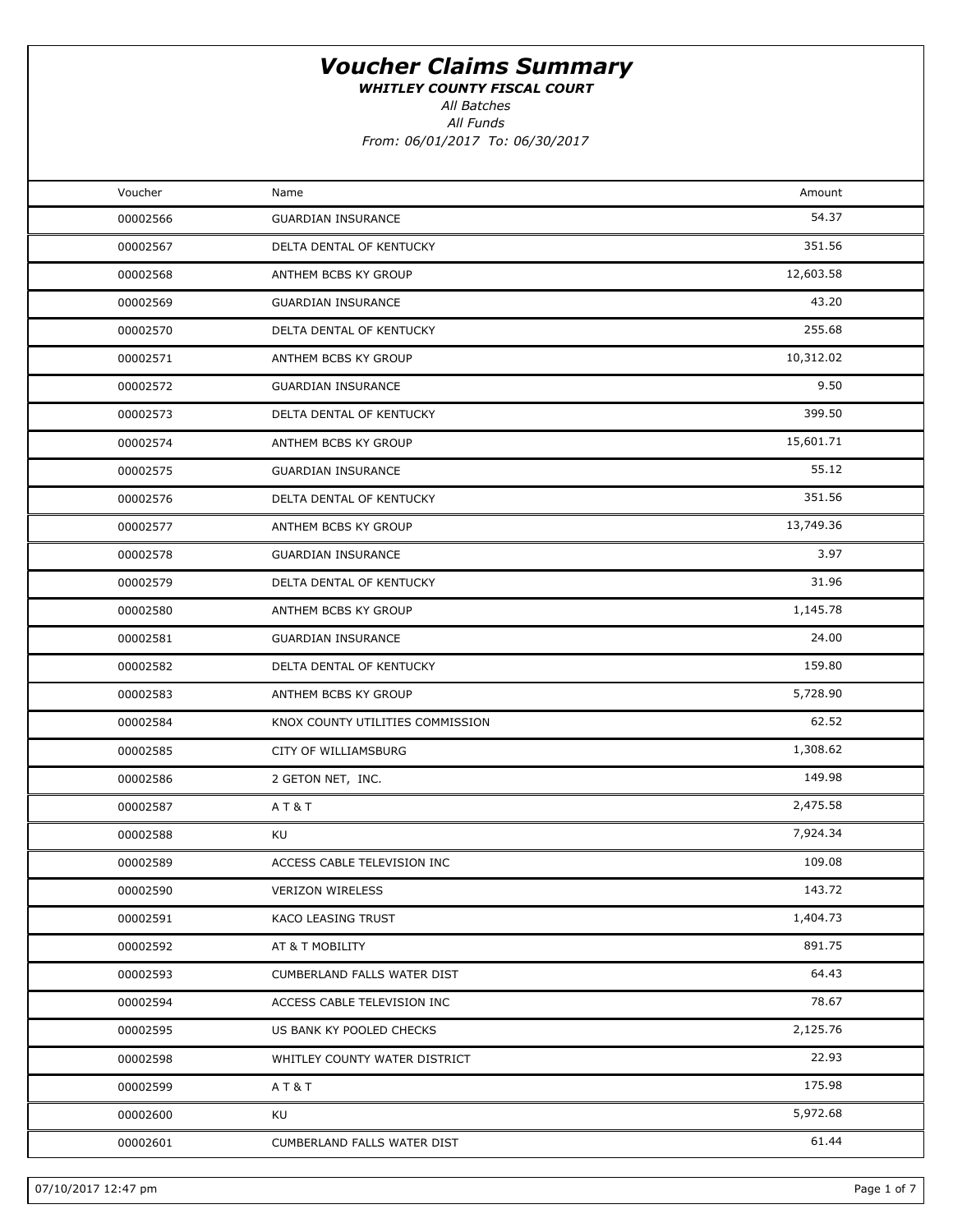WHITLEY COUNTY FISCAL COURT

All Batches

All Funds

| Voucher  | Name                                 | Amount     |  |
|----------|--------------------------------------|------------|--|
| 00002602 | <b>VERIZON WIRELESS</b>              | 320.08     |  |
| 00002603 | CITY UTILITIES COMMISSION            | 214.86     |  |
| 00002604 | 2 GETON NET, INC.                    | 89.99      |  |
| 00002605 | ACCESS CABLE TELEVISION INC          | 203.98     |  |
| 00002606 | US BANK KY POOLED CHECKS             | 1,596.95   |  |
| 00002607 | KACO LEASING TRUST                   | 1,632.08   |  |
| 00002608 | KU                                   | 76.75      |  |
| 00002609 | ACCESS CABLE TELEVISION INC          | 203.98     |  |
| 00002611 | <b>AT&amp;T</b>                      | 4,259.37   |  |
| 00002612 | FAHE CONSULTING                      | 7,500.00   |  |
| 00002613 | ATS CONSTRUCTION                     | 214,058.32 |  |
| 00002614 | ATS CONSTRUCTION                     | 59,235.84  |  |
| 00002615 | TIME WARNER CABLE                    | 379.98     |  |
| 00002616 | CUMBERLAND VALLEY ELECTRIC, INC.     | 48.96      |  |
| 00002617 | CUMBERLAND VALLEY ELECTRIC, INC.     | 277.18     |  |
| 00002618 | TIME WARNER CABLE                    | 78.48      |  |
| 00002619 | CUMBERLAND VALLEY ELECTRIC, INC.     | 733.10     |  |
| 00002620 | WILLIAMSBURG-WHITLEY CO. AIRPORT BD. | 368.99     |  |
| 00002621 | ANDREW CROLEY, CORONER               | 833.26     |  |
| 00002622 | WILLIAMSBURG-WHITLEY CO. AIRPORT BD. | 5,000.00   |  |
| 00002623 | DELTA NATURAL GAS CO., INC.          | 174.72     |  |
| 00002624 | <b>AT&amp;T</b>                      | 455.67     |  |
| 00002625 | DELTA NATURAL GAS CO., INC.          | 41.79      |  |
| 00002626 | CITY OF WILLIAMSBURG                 | 6,400.44   |  |
| 00002627 | DELTA NATURAL GAS CO., INC.          | 1,644.13   |  |
| 00002628 | WHITLEY COUNTY FISCAL COURT          | 20,223.04  |  |
| 00002629 | WHITLEY COUNTY FISCAL COURT          | 22,722.72  |  |
| 00002630 | WHITLEY COUNTY FISCAL COURT          | 25,572.33  |  |
| 00002631 | WHITLEY COUNTY FISCAL COURT          | 45,697.08  |  |
| 00002632 | WHITLEY COUNTY FISCAL COURT          | 39,232.31  |  |
| 00002633 | WHITLEY COUNTY FISCAL COURT          | 3,113.45   |  |
| 00002634 | WHITLEY COUNTY FISCAL COURT          | 12,766.42  |  |
| 00002635 | A T & T                              | 275.90     |  |
| 00002636 | NI GOVERNMENT SERVICES, INC.         | 73.73      |  |
|          |                                      |            |  |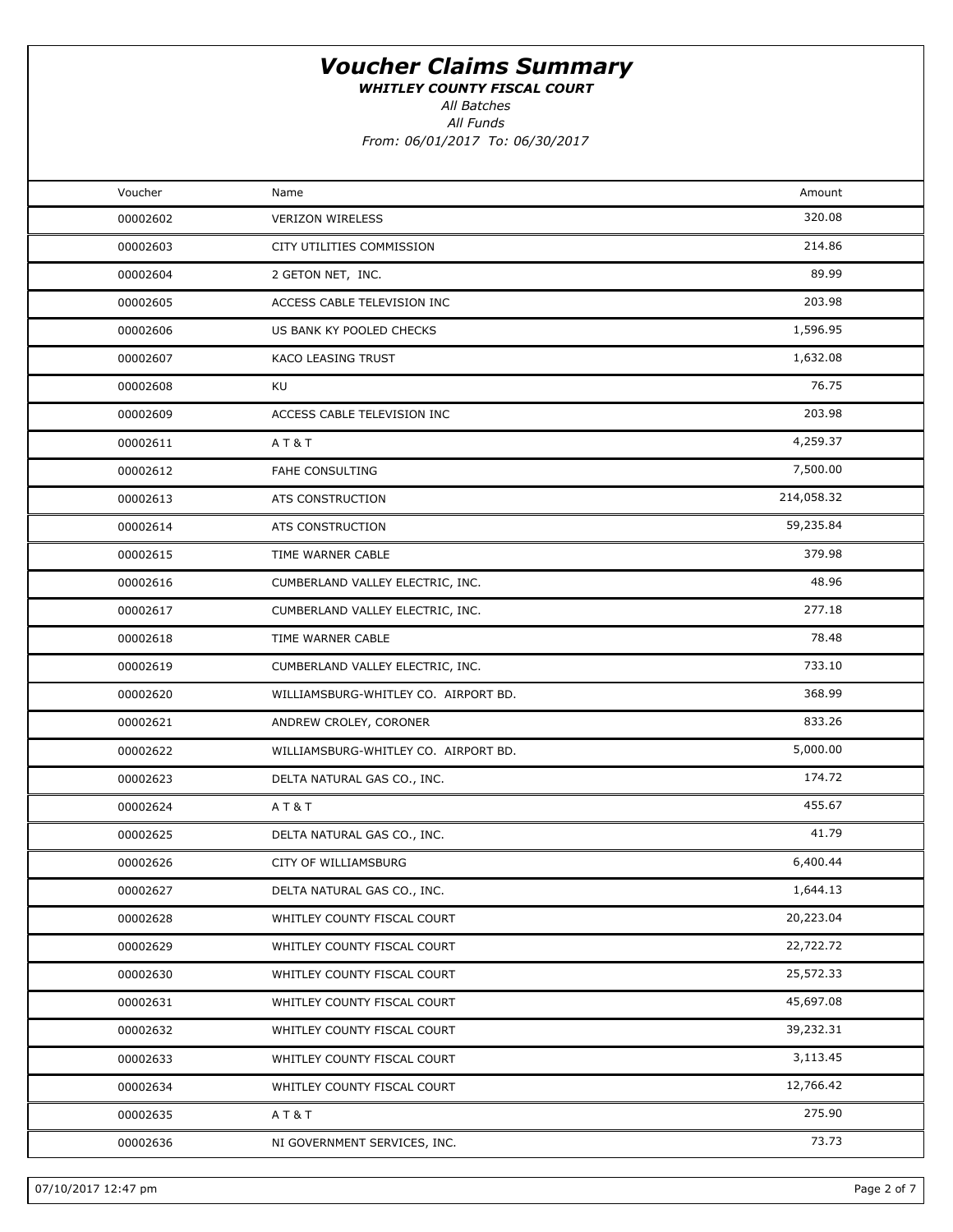WHITLEY COUNTY FISCAL COURT

All Batches

All Funds

| Voucher  | Name                                | Amount    |  |
|----------|-------------------------------------|-----------|--|
| 00002637 | DELTA NATURAL GAS CO., INC.         | 106.44    |  |
| 00002638 | A+ PORTABLE RESTROOMS               | 82.00     |  |
| 00002639 | ANDREW CROLEY, CORONER              | 2,250.00  |  |
| 00002640 | BISSELL'S, INC.                     | 402.92    |  |
| 00002641 | BLUEGRASS/ KESCO INCORPORATED       | 180.00    |  |
| 00002642 | CANADA AUTO PARTS                   | 714.47    |  |
| 00002643 | CARPENTER'S WOOD PRDUCTS            | 125.00    |  |
| 00002644 | CITY OF WILLIAMSBURG                | 5,310.00  |  |
| 00002645 | COLAN HARRELL, SHERIFF              | 63,931.07 |  |
| 00002646 | COMMONWEALTH ATTORNEY               | 440.13    |  |
| 00002647 | CORBIN HIGH SCHOOL - ART NAHS       | 500.00    |  |
| 00002648 | CORBIN HIGH SCHOOL - JORTC          | 500.00    |  |
| 00002649 | DAIRY QUEEN GRILL & CHILL           | 99.90     |  |
| 00002650 | <b>DAV</b>                          | 650.00    |  |
| 00002651 | D C ELEVATOR COMPANY, INC.          | 1,863.87  |  |
| 00002652 | ELLISON'S SANITARY SUPPLY CO., INC. | 26.37     |  |
| 00002653 | EVERBANK COMMERICAL FINANCE INC     | 223.28    |  |
| 00002654 | EZ COUNTRY                          | 495.00    |  |
| 00002655 | FABER BAPTIST CHURCH                | 500.00    |  |
| 00002656 | <b>FLEETONE</b>                     | 1,026.63  |  |
| 00002657 | FRIENDS OF YORK RITE                | 500.00    |  |
| 00002658 | G & E DRIVE-IN                      | 70.00     |  |
| 00002659 | HARDEE'S                            | 56.00     |  |
| 00002660 | HIGHBRIDGE SPRING WATER CO, INC.    | 69.05     |  |
| 00002661 | HOMETOWN IGA #57                    | 431.17    |  |
| 00002662 | JACK'S FORK CHURCH OF GOD           | 500.00    |  |
| 00002663 | JEFFREY L. GRAY                     | 120.00    |  |
| 00002664 | JONES PIT STOP                      | 120.00    |  |
| 00002665 | K A C O ALL LINES FUND              | 2,707.45  |  |
| 00002666 | KAY SCHWARTZ, COUNTY CLERK          | 15.00     |  |
| 00002667 | KEN TEN ADVERTISING                 | 9,373.06  |  |
| 00002668 | <b>KENWAY DISTRIBUTORS</b>          | 169.92    |  |
| 00002670 | <b>NEWS JOURNAL</b>                 | 854.00    |  |
| 00002671 | OAK RIDGE CHURCH OF GOD             | 500.00    |  |
|          |                                     |           |  |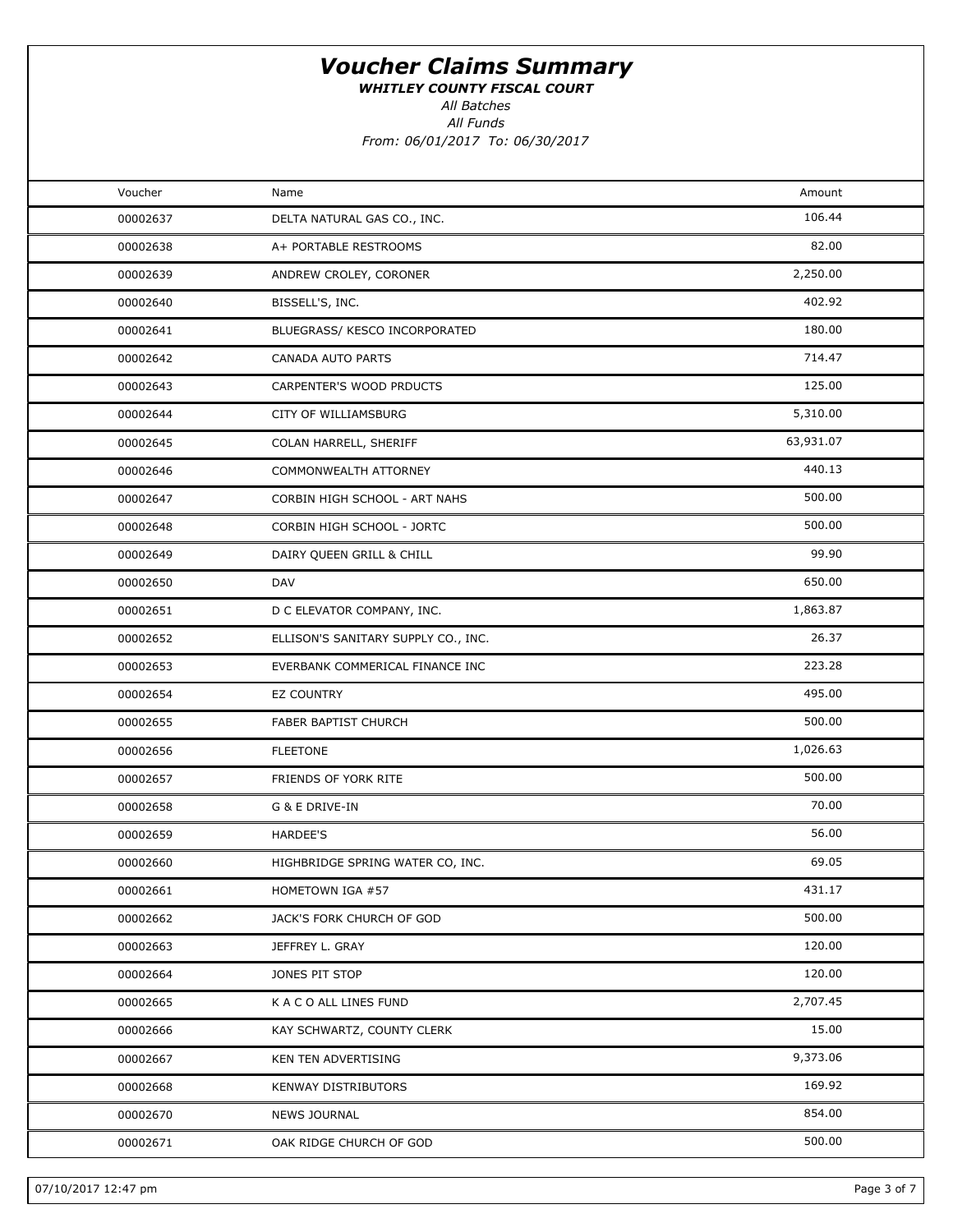WHITLEY COUNTY FISCAL COURT

All Batches

All Funds

| Voucher  | Name                                | Amount    |  |
|----------|-------------------------------------|-----------|--|
| 00002672 | PATTON CHESTNUT BINDER, INC.        | 4,609.00  |  |
| 00002673 | PEERCY & GRAY, PSC                  | 1,200.00  |  |
| 00002674 | PLEASANT HILL CHURCH OF GOD         | 500.00    |  |
| 00002675 | POFF CARTING SERVICE                | 645.88    |  |
| 00002676 | U. S. POSTMASTER                    | 116.00    |  |
| 00002677 | PRECISION DUPLICATING SOLUTIONS INC | 181.45    |  |
| 00002678 | PREFERRED LAB SERVICE               | 150.00    |  |
| 00002679 | PREWITT FARM SUPPLY                 | 23.90     |  |
| 00002680 | QUALITY CARE AUTO SERVICE           | 1,562.75  |  |
| 00002681 | QUILL CORPORATION                   | 188.98    |  |
| 00002682 | SIMPLEX GRINNELL LP                 | 115.00    |  |
| 00002683 | SOUTHEAST APPARATUS, LLC            | 1,815.74  |  |
| 00002684 | <b>TEKS WORK</b>                    | 100.00    |  |
| 00002685 | ULINE                               | 3,694.54  |  |
| 00002686 | W D BRYANT & SONS INC.              | 1,324.36  |  |
| 00002687 | WILLIAMSBURG COMMANDERY #50         | 500.00    |  |
| 00002688 | XEROX CORPORATION                   | 375.67    |  |
| 00002689 | JIMMY BATES                         | 350.00    |  |
| 00002690 | ARAMARK UNIFROM SERVICES            | 1,140.56  |  |
| 00002691 | BISSELL'S, INC.                     | 88.99     |  |
| 00002692 | BYRD GLASS COMPANY                  | 94.06     |  |
| 00002693 | CANADA AUTO PARTS                   | 2,768.97  |  |
| 00002694 | E.J. HAAR                           | 88.00     |  |
| 00002695 | FACILITY DUDE                       | 4,446.76  |  |
| 00002696 | <b>FLEETONE</b>                     | 1,133.47  |  |
| 00002697 | G & C SUPPLY CO. INC.               | 941.94    |  |
| 00002698 | G & S TIRE INC.                     | 34.00     |  |
| 00002699 | HIGHBRIDGE SPRING WATER CO, INC.    | 52.75     |  |
| 00002700 | HINKLE CONTRACTING COMPANY LLC      | 24,067.45 |  |
| 00002701 | <b>HOLSTON GASES</b>                | 115.82    |  |
| 00002702 | JAMES JONES EXCAVATING              | 2,789.90  |  |
| 00002703 | JIMMY BATES                         | 24.07     |  |
| 00002704 | KIMBELL MIDWEST                     | 63.14     |  |
| 00002705 | LYKINS OIL COMPANY                  | 6,689.05  |  |
|          |                                     |           |  |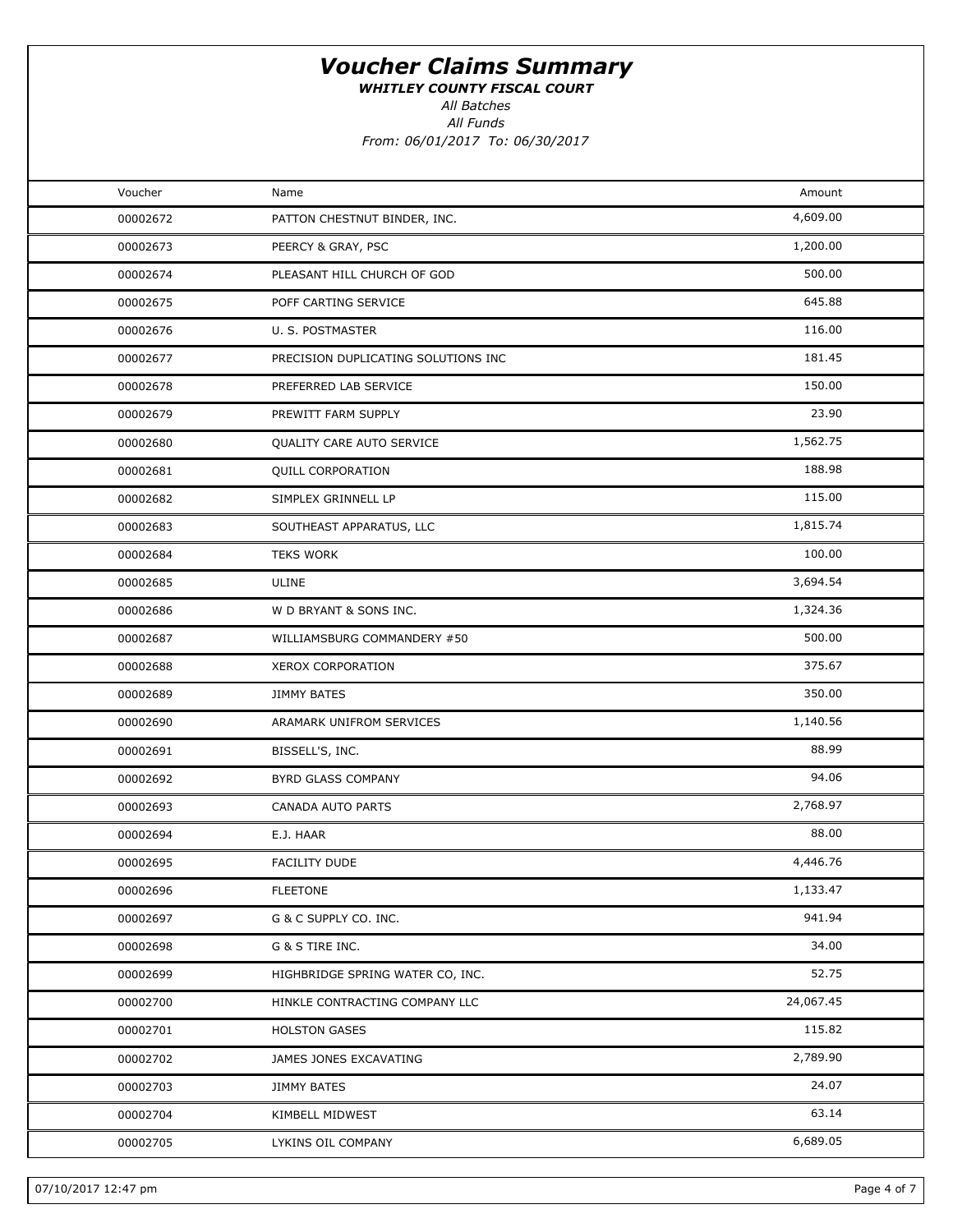WHITLEY COUNTY FISCAL COURT

All Batches

All Funds

| Voucher  | Name                                 | Amount    |  |
|----------|--------------------------------------|-----------|--|
| 00002706 | PREWITT FARM SUPPLY                  | 23.20     |  |
| 00002707 | READYMIX                             | 2,200.00  |  |
| 00002708 | <b>SCOTTY HARRISON</b>               | 381.99    |  |
| 00002709 | W D BRYANT & SONS INC.               | 21,905.63 |  |
| 00002710 | WHAYNE SUPPLY COMPANY                | 6,787.76  |  |
| 00002711 | WORLDWIDE EQUIPMENT                  | 188.98    |  |
| 00002712 | THE HOSE HOUSE, INC.                 | 202.23    |  |
| 00002713 | 911 BILLING SERVICE                  | 15,025.54 |  |
| 00002714 | ALBERT JACKSON                       | 100.00    |  |
| 00002715 | AMBER OWENS                          | 91.82     |  |
| 00002716 | BISSELL'S, INC.                      | 49.98     |  |
| 00002717 | BURGAN HEATING AND COOLING           | 235.00    |  |
| 00002718 | CANADA AUTO PARTS                    | 238.89    |  |
| 00002719 | <b>EMSAR CENTRAL</b>                 | 965.62    |  |
| 00002720 | ENVIRONMENTAL WASTE SYSTEMS, LLC     | 350.00    |  |
| 00002721 | EVERBANK COMMERICAL FINANCE INC      | 55.82     |  |
| 00002722 | <b>FLEETONE</b>                      | 2,694.01  |  |
| 00002723 | HIGHBRIDGE SPRING WATER CO, INC.     | 29.85     |  |
| 00002724 | <b>HOLSTON GASES</b>                 | 2,761.58  |  |
| 00002725 | HOMETOWN IGA #57                     | 300.88    |  |
| 00002727 | LYKINS OIL COMPANY                   | 7,889.88  |  |
| 00002728 | PEARSON EDUCATION                    | 2,430.82  |  |
| 00002729 | QUALITY CARE AUTO SERVICE            | 2,496.17  |  |
| 00002730 | <b>QUILL CORPORATION</b>             | 71.98     |  |
| 00002731 | SGT JOES                             | 382.00    |  |
| 00002732 | SOUTH KY TRUCK SERVICE, LLC          | 473.30    |  |
| 00002733 | <b>SUNRISE HEATING &amp; COOLING</b> | 280.00    |  |
| 00002734 | TABITHA PFOUTZ                       | 96.00     |  |
| 00002735 | WILLIAMSBURG TRUCK & AUTO            | 5,612.53  |  |
| 00002736 | WILLIAMSBURG-WHITLEY CO. AIRPORT BD. | 800.00    |  |
| 00002737 | PRECISION DUPLICATING SOLUTIONS INC  | 67.31     |  |
| 00002738 | BISSELL'S, INC.                      | 119.99    |  |
| 00002739 | DAVID OWENS                          | 206.09    |  |
| 00002740 | HIGHBRIDGE SPRING WATER CO, INC.     | 114.61    |  |
|          |                                      |           |  |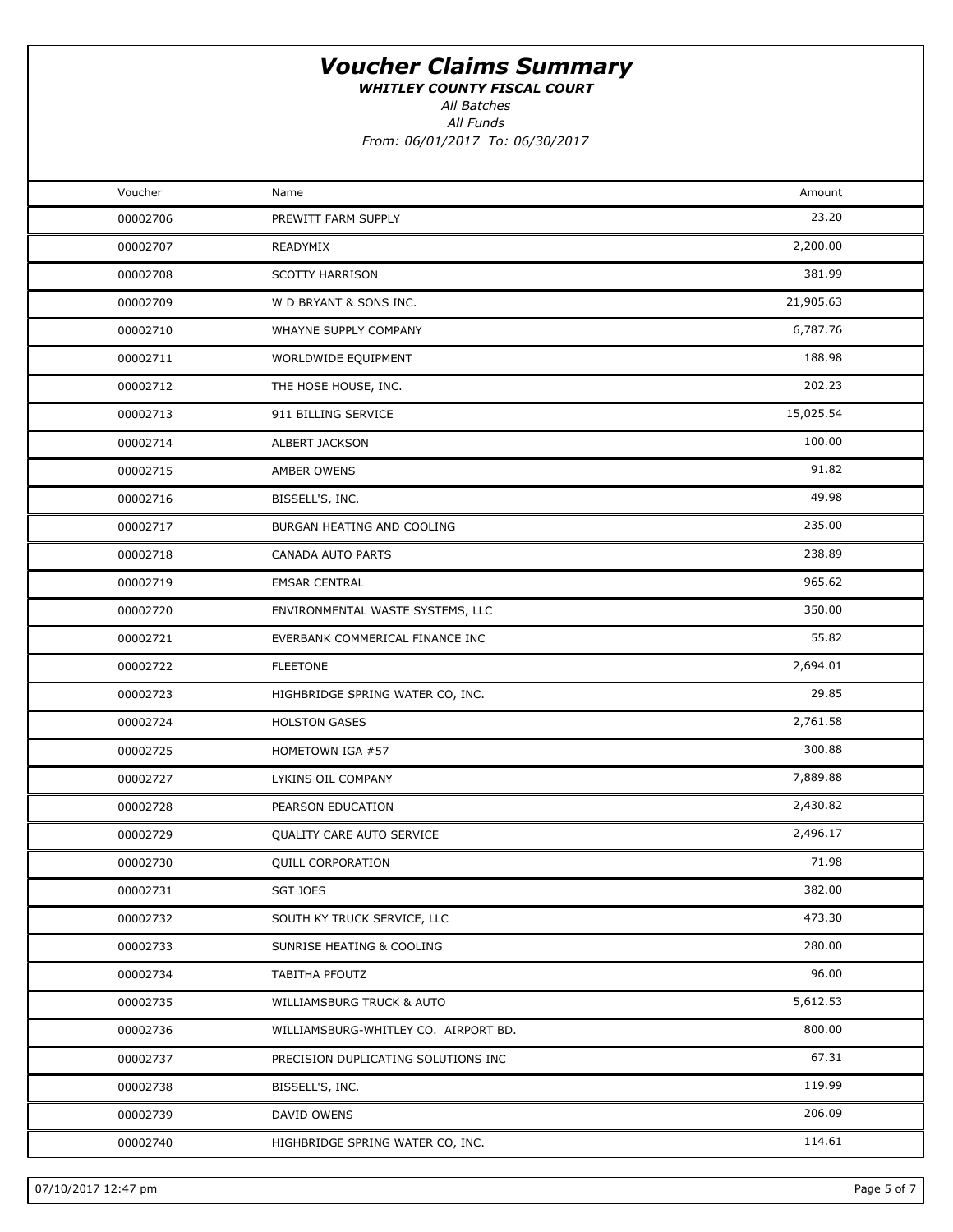WHITLEY COUNTY FISCAL COURT

All Batches

All Funds

| Voucher  | Name                                 | Amount   |  |
|----------|--------------------------------------|----------|--|
| 00002741 | U. S. POSTMASTER                     | 116.00   |  |
| 00002742 | WHITLEY COUNTY TOURISM BOARD         | 5,097.90 |  |
| 00002743 | ELLISON'S SANITARY SUPPLY CO., INC.  | 154.19   |  |
| 00002744 | EVERBANK COMMERICAL FINANCE INC      | 55.83    |  |
| 00002745 | <b>FLEETONE</b>                      | 207.76   |  |
| 00002746 | HIGHBRIDGE SPRING WATER CO, INC.     | 36.30    |  |
| 00002747 | <b>COLUSSUS INC DBA</b>              | 7,632.61 |  |
| 00002748 | KENTUCKY STATE TREASURER             | 65.00    |  |
| 00002750 | LIDA J. POWERS                       | 668.31   |  |
| 00002751 | PRECISION DUPLICATING SOLUTIONS INC  | 51.46    |  |
| 00002752 | WILLIAMSBURG-WHITLEY CO. AIRPORT BD. | 1,000.00 |  |
| 00002753 | DORMAN PATRICK                       | 58.72    |  |
| 00002754 | DAV                                  | 183.74   |  |
| 00002755 | AT & T ONENET SERVICE                | 224.37   |  |
| 00002756 | TIME WARNER CABLE                    | 249.99   |  |
| 00002757 | AMERICAN BUSINESS SYSTEMS            | 315.82   |  |
| 00002758 | <b>BEST TERMITE &amp; PEST</b>       | 120.00   |  |
| 00002759 | BISSELL'S, INC.                      | 271.95   |  |
| 00002760 | <b>BRIAN LAWSON</b>                  | 62.09    |  |
| 00002761 | <b>BUTCH'S MARKET</b>                | 231.93   |  |
| 00002762 | <b>CANADA AUTO PARTS</b>             | 45.85    |  |
| 00002763 | DAIRY QUEEN GRILL & CHILL            | 122.45   |  |
| 00002764 | DANIEL LOVITT                        | 10.01    |  |
| 00002765 | <b>FLEETONE</b>                      | 2,571.11 |  |
| 00002766 | G & E DRIVE-IN                       | 170.00   |  |
| 00002767 | HARDEE'S                             | 156.72   |  |
| 00002768 | HIGHBRIDGE SPRING WATER CO, INC.     | 42.75    |  |
| 00002769 | HOMETOWN IGA #57                     | 638.50   |  |
| 00002770 | JACK ROADEN PLUMBING                 | 250.00   |  |
| 00002771 | KNOXVILLE CULLIGAN WATER             | 466.20   |  |
| 00002772 | LAUREL COUNTY FISCAL COURT           | 852.50   |  |
| 00002773 | NORVEX SUPPLY                        | 3,725.72 |  |
| 00002774 | PREFERRED LAB SERVICE                | 700.00   |  |
| 00002775 | QUALITY CARE AUTO SERVICE            | 1,841.83 |  |
|          |                                      |          |  |